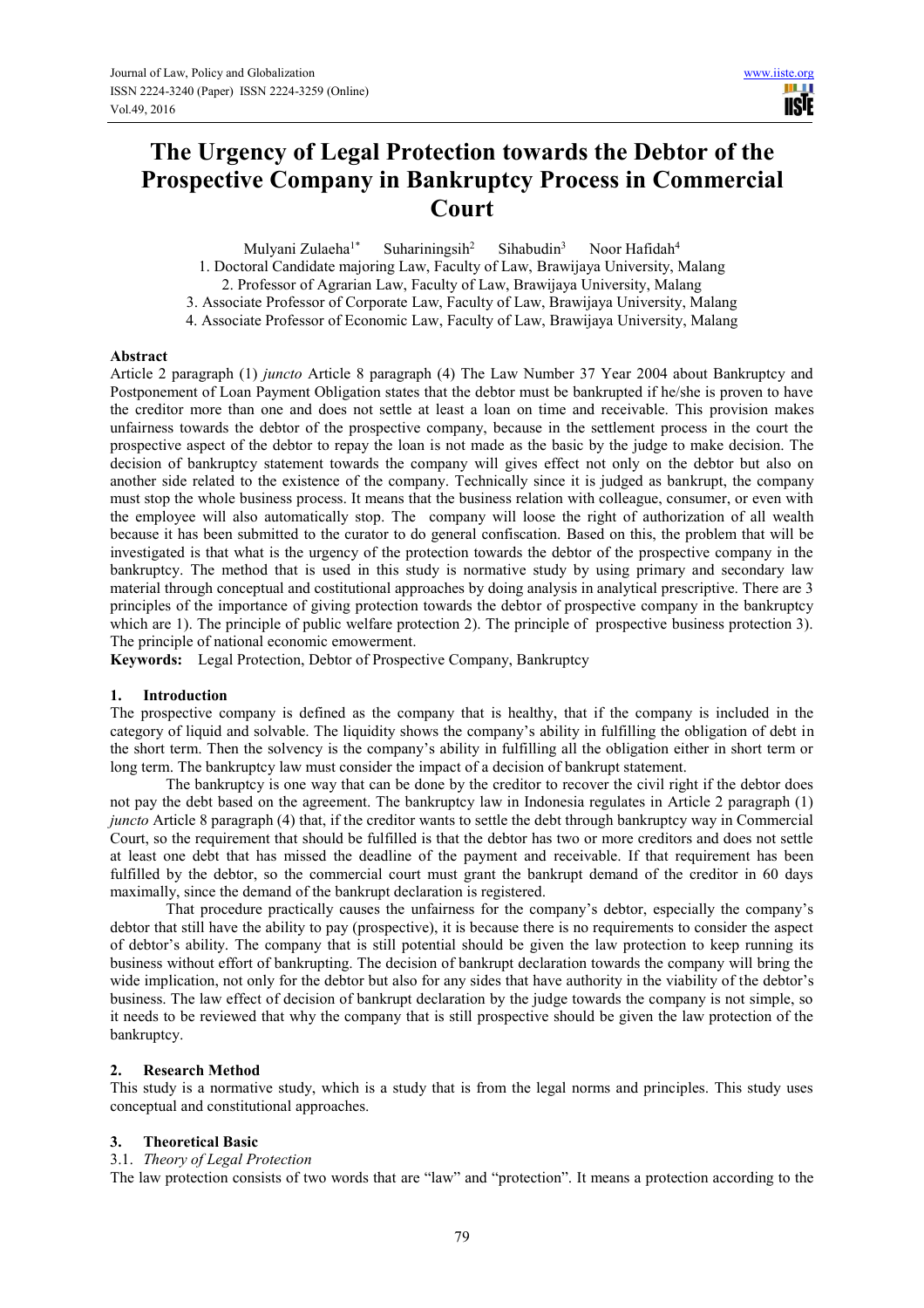applied law and constitution. Because the law basically must give the protection towards all sides with its legal status because every person has the same position in the legal status. The law will give the protection towards every legal relation or any aspects in social life that is ruled by the law itself.

The law protection is the picture of the working legal function to achieve the purposes of law that are fairness, usefulness, and legal certainty. The law protection is the protection that is given to the law subject based on the legal rule; either it is preventive or repressive, either written or unwritten in order to uphold the legal rule.

According to Hadjon, "the law protection is always related to the power. The law protection is the confession and guarantee that are given by law related to the rights (human rights)."<sup>1</sup> The law protection for the citizen covers two things, first: preventive law protection that is a form of law protection to prevent the dispute to happen, second: represive law protection that is a form of law protection which is aimed more to settle the dispute. Conceptually, the law protection that is given to the citizen of Indonesia is the implementation of confession and protection principles towards the value and prestige of human based on the five principles and the constitutional state principle based on five principles.<sup>2</sup>

The law protection that is preventive is formed with the legislation and rule that regulates the law protection towards the prospective debtor, while the repressive law protection is formed in the implementation of that rule in the procedure of bankruptcy settlement. The law protection in bankruptcy basically must give the protection to the public, creditor and debtor failry. The law protection that is given to those three components in a preventive way should be stipulated in the bankruptcy law (*legislation*). Besides, the law protection can also be given to the court that is refressive (*litigation*). Moreover, the form of another law protection can also be made by the creditors and debtors in a form of agreement based on the self regulation.

The purpose of the making law about bankruptcy is to give the balance between the creditor and debtor in facing the bankruptcy problem, give the certainty of the process, either related to time, manner, responsibility of managing the bankrupt wealth and to ease the debt settlement quickly, fairly, openly, and effectively.<sup>3</sup>

## 3.2. *Value Based Theory*

This theory is based on Donald R. Korobkin's value that emphasize, the bankruptcy law is not merely an answer for economic problem that is as a tool of collecting debt but also optimizing its division. This theory is based on value to identify the bankruptcy law as the answer of financial distress that is not only as the economic problem but also as the moral, political, personal and social problem that affect the participants.<sup>4</sup>

According to this theory, it needs the certain answer about the solution to the financial distress of debtor, because every financial distress has the specific historical context. The bankruptcy law is a full respond for all problems that appear from the financial distress, not only economy, but also moral, political, personal and social. This theory that is based on value concludes that the bankruptcy law is not only a respond towards the problem of collecting debt and division, the purpose of the bankruptcy law is to solve the financial distress and create the condition for discourse in which the values of the related parties can be rehabilitated to be coherent vision. In line with it, the bankruptcy law is aimed to rehabilitate and redefine the debtor's value to the new coherent version about what company should do.

The value-based theory supports the protection towards the party that have auhtority beyond the bankruptcy, redistribution of wealth in bankruptcy and non-investor protection. The value-based theory claims that in responding the financial distress, the bankruptcy law claims the right of interest beyond the bankruptcy. It is not forbidden, but it is as the economic responsibility, that is important and cannot be denied that is a part of whole respond towards the financial distress. There are good economic and non-economic reasons to maintain the right of Constitution, but in certain context, there will be a strong reason to change it. The bankruptcy law structurally is aimed to give the protection related to the parties.

### **4. Discussion**

The debtor of the company that have financial distress, but still have prospect to develop, the bankruptcy law will not consider it as the field in the form of collecting debt only then distribute it. It is because the growth and the development of prospective company are indicators of running economic wheel. The economic growth is closely related to the investation level. To push the high level of investation it needs the existence of cooperation relation or harmonious relation with the policy of the government in the economy. Moreover Indonesia will face the Asean Free Trade Area (AFTA) and Asean Economic Community (AEC) or *Masyarakat Ekonomi Asean (MEA)* that has been started since 2015. The protection towards the prospective company to develop is a certainty.

 $\overline{a}$ 

<sup>1</sup>Philipus M. Hadjon, *Perlindungan Hukum Bagi Rakyat* , (Surabaya : Bina Ilmu, 1987), hlm 23.

<sup>2</sup> *Ibid.* hlm 3-6

<sup>3</sup>Bernadete Waluyo, *Hukum Kepailitan dan Penundaan Pembayaran Utang,* (Bandung : Mandar Maju Cet I., 1999), hlm 5.

<sup>4</sup>Donald R. Korobkin, *Rehabilitating Values: A Jurisprudence of Bankruptcy*, (91.Rev. Colum.,1991), hlm .717.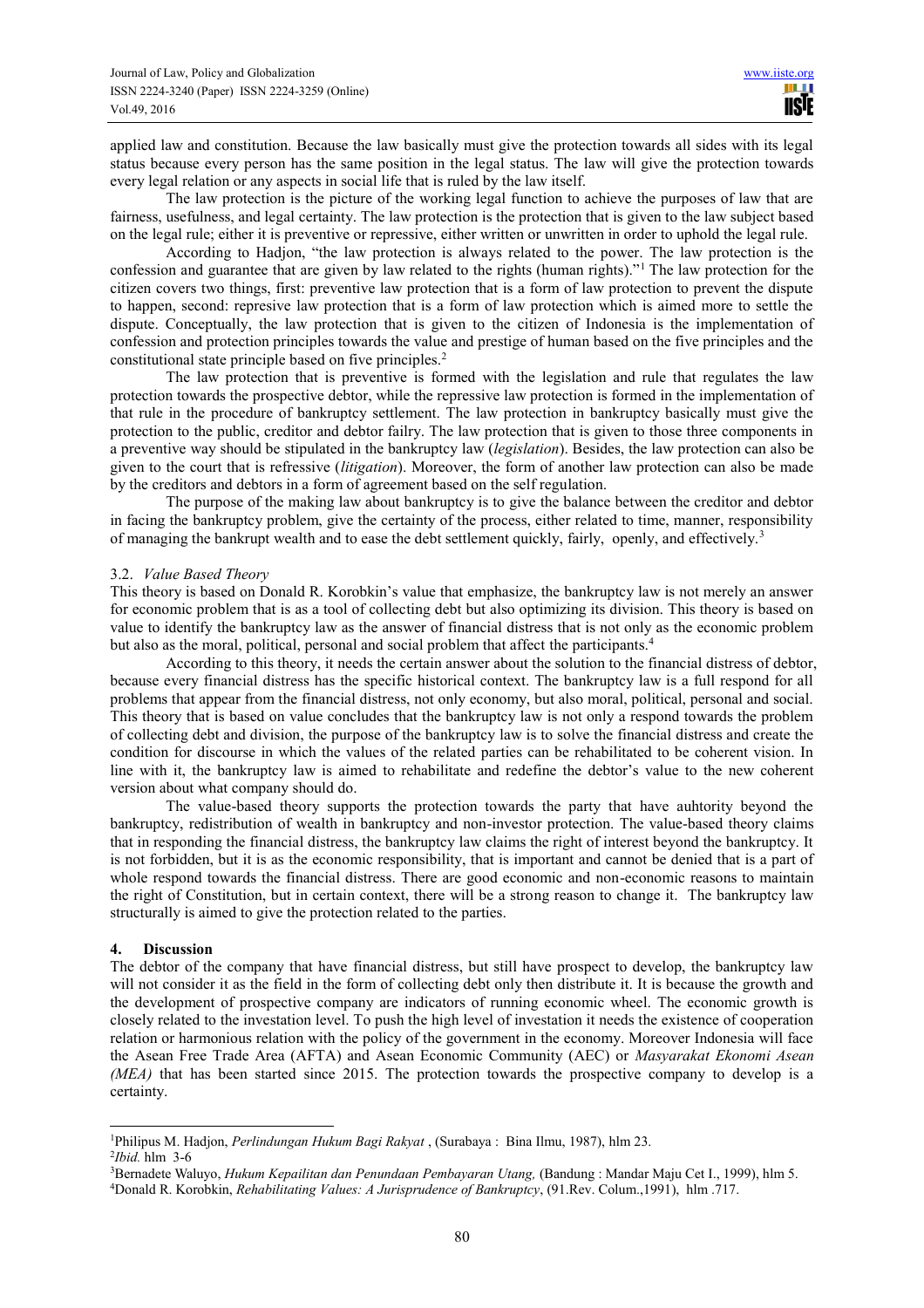At least there are 3 (three) reasons of the importance of giving the law protection towards the debtor of prospective company in the process of bankruptcy:

## **1. Principle of Public Welfare Protection**

Since the independence of Indonesia is proclaimed, Indonesian hold promise to reach the nation's goal that is social welfare for all people of Indonesia. That goal is stipulated in the Preambule of Constitutional State 1945 that declare one of the main duty of country is to increase the general welfare, educate the country and national life and also conduct the world's order that is based on the independence, eternal reconcilement and social fairness.

Related to that thing above, the bankruptcy law in Indonesia must give the advantage not only for the creditor but also for the debtor or stakeholder may not get disadvantage. That balance interest protection is in line with the basis of the country Indonesia Republic that is The Five Principles. The Five Principles not only claim someone's interest but also many people or public's interests. The Five Principles should not only pay attention to the individual rights, but also pay attention to the rights of all citizens. Based on the moral principle "the fair and civilized humanity" it should develops the behavior that is not arbitrary to other people especially to many people. $<sup>1</sup>$ </sup>

The usefulness aspect in bankruptcy from the perspective of economic theory assumes that the perfect bankruptcy system is that it gives the advantage that is quite precious for the economy, so the economically analysis about the bankruptcy is not only focused on the relation of creditor and debtor only, but also pay attention or consider the public's interest.<sup>2</sup> The bankruptcy covers three elements, first, social debtor's responsibility in a bankruptcy case. Second is the creditor's responsibility towards another creditor. Third is the responsibility of debtor dan creditor towards the public.<sup>3</sup>

According to Mukti Fajar,<sup>4</sup> the impact of bankrupt declaration will be very crowded. Technically, since it is declared bankrupt, company must stop all the business processes. It means that the business relation with colleague, consumer, or even the employee practically stops. The company (or individu) will loose the right of authorization of all its wealth. It has been given to the curator to do *'conservatoir'* or general confiscation.

The decision of bankrupt declration towards the prospective company brings chain effect; many sides lose out, either internal side that is the company's employee, or eternal side such as stakeholder/public. The law must be able to give balance protection to the debtor, creditor and stakeholder/public. Giving the advantage and law protection shouls be included in the component of protection in law and regulation (preventive protection), and court protection (refresif protection) through decision of bankrupt declaration that is fair. The decisison of court must consider any interests that exist in society, debtor's interest and creditor's interest. These three interests must be balanced through fair judicature system. The court is allowed to consider any interests related to bankruptcy.

The bankruptcy of company is related to the public's interest, it is because that company gives big impact either towards the public's interest, employee or labor's interest, or to the consumer of that company. Public also have interest to the existence and the viability of business of bankrupt supplicant, that also give opportunity to wor to the public, because it s certain that bankruptcy make the dissolution of working relation to the worker or labor and also employee that owe his/her family life to the company. Then if the company of bankrupt supplicant is bankrupted, so that the bankruptcy will also influence the *supply* of goods and services obtained by bankrupt supplicant to the public, that affect to the merchantmen that are involved and depended on the commerce of the goods and service obtained by the bankrupt supplicant, or clearly will bring impact that is also very meaningful for public.

The jurisdical impact of the bankruptcy of debtor is valid since it is decided so the continued impact of this bankruptcy is the third party that is directly connected to the bankrupt debtor that is the public. In the bankruptcy there are many interests involved; beside the creditor's interest there are also stakeholder's interests which are different from bankrupt debtor, moreover if the bankrupt debtor is a company. The Law Number 40 Year 2007 about limited copany claims that there is bound of another party in company's life, which is:

- a. Company's interest;
- b. Minority shareholder's interest;
- c. Company Employee's interest;
- d. Public's interest;

 $\overline{a}$ 

e. Healthy competition's interest in doing business.

<sup>1</sup>Sutan Remy Sjahdeini, *Hukum Kepailitan : Memahami Failissementverordening Juncto Undang-Undang Nomor 4. Tahun 1998,* (Jakarta : Grafiti, 2002), hlm 35.

<sup>2</sup>Andriani Nurdin, *Kepailitan BUMN Persero Berdasarkan Asas Kepatian Hukum,* Cetakan 1*,* (Bandung : PT. Alumni, 2012)*,*  hlm. 322.

<sup>3</sup>Siti Anisah, *Perlindungan Kepentingan Kreditor Dan Debitor Dalam Hukum Kepailitan Di Indonesia : Studi Putusan – Putusan Pengadilan*, (Disertasi : Universitas Indonesia, 2008)*,* hlm 30.

<sup>4</sup>Mukti Fajar, *Analisis Batavia Pailit*, (Yogyakarta : Fakultas Hukum-LP3M UMY, 2008), hlm 2.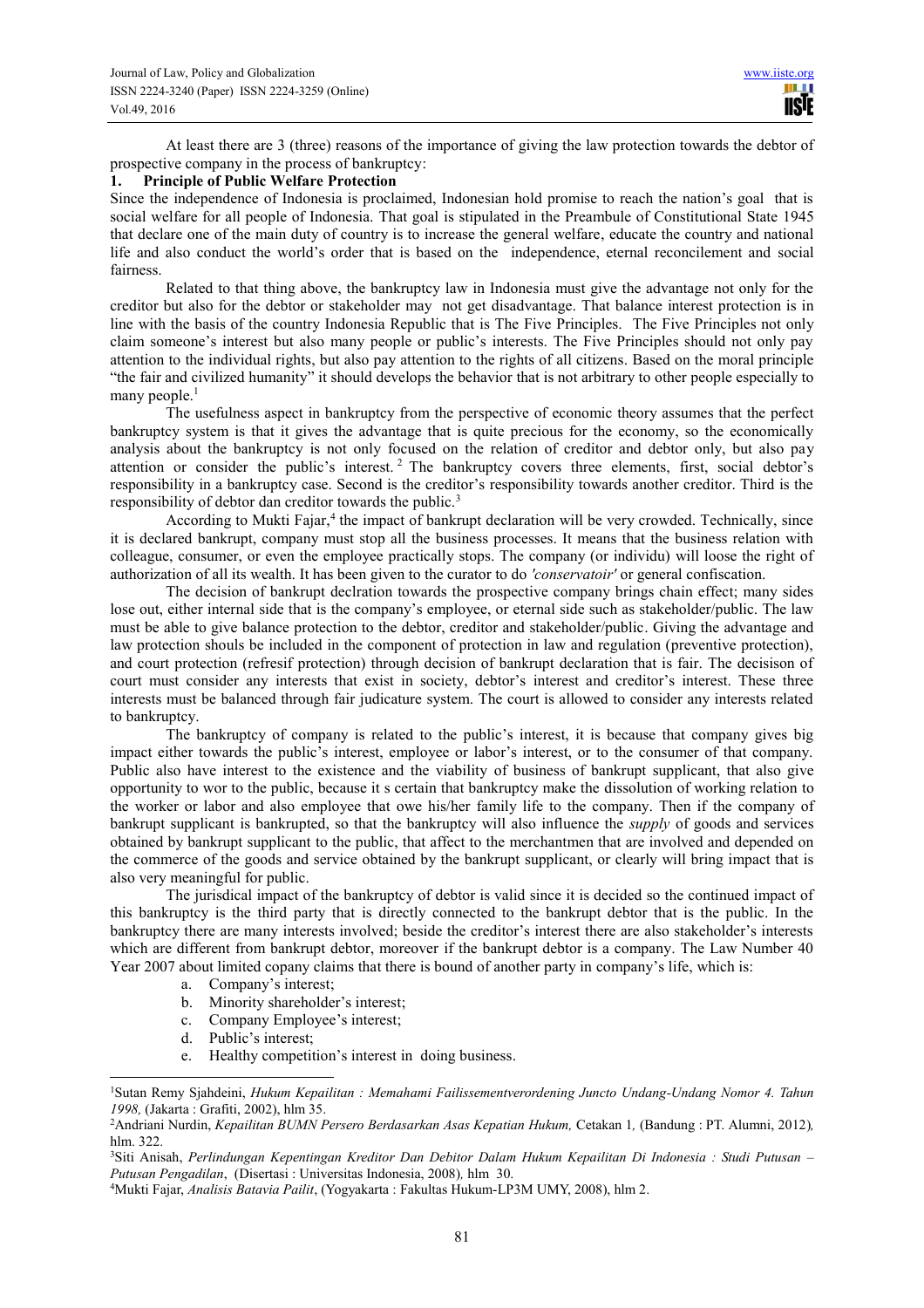Public's interests that should be paid attention by the bankruptcy law are the:<sup>1</sup>

- 1. Public that need working opportunity from the debtor
- 2. Public that supply goods and services to the creditor
- 3. Public that life depends on the supply of goods and services of the debtor either they are consumer or seller.

The companies give the wide working opportunity to the public, beside that the company also give the business opportunity to the suppliers either goods or services suppliers. These suppliers are the small and middle companies that relies the life on big companies. Therefore, the bankruptcy of the prospective company will also stop the public's opportunity as the goods and services suppliers, and working opportunity of the public in that company.

The bankruptcy of the company will influence the supply of the goods or services that are produced by that company to the public. The further impact is felt by the seller that is involved and relied on the trade of goods and service produced by bankrupt company. These sellers are usually the small and the middle sellers. It is certainly that the consumer who needs or uses the goods and services from that company will also get the impact.<sup>2</sup>

The easiness to bankrupt the company also pulverize the consumers' interests. Many bankruptcies that befall the company in the service sector, even the company who has big asset can lose out the consumers. The fate of public who become the consumer will be a riddle when the company is bankrupt, because the consumer cannot be judged as same as the creditor, moreover if the consumer is placed at the last place that is very possibly to have nothing. According to Sutan Remy Sjahdeini,<sup>3</sup> in the aspect of the bankruptcy of a bank, then the aspects that should be paid attention are interests, first, the interest of people who save the money at bank which is declared bankrupt, second, the interest of people who get the credit from the bank that will have difficulty to use the credit if the bank is declared bankrupt. Then according to Sutan Remy Sjahdeini,<sup>4</sup> banking world and financing institution want and have interest so much in order that the company which is the customer is not bankrupted but the existency is still maintained and grow continuously because of the relation between the bank and the colleague debtor. The bankruptcy of a prospective company that becomes a customer of a bank means that the bank loses one of the potentials for distribution and giving credit and also other facilities from bank. It certainly loses out the bank itself. One of the reasons why only Bank Indonesia that can bankrupt bank is because banking world is closely related to the public's money that should be protected, in general to protect the public's interest.<sup>5</sup>

The urgency of public protection as one of the aspects that emerges from the bankrupt bank that is still prospective is a certainty in order the country gives the protection. The protection given by the country as the form of social justice that is hard obligation, do not struggle the social justice is the same as let the injustice existed. Doing fairly is a moral demand; moral basic is started with the willingness to always do fairly.<sup>6</sup> Social justice is the justice that the implementation is relied on the structure of process of economy, politics, social, and culture. Public is a part of the process that flow continually following the structure of that power.<sup>7</sup>

The public welfare is the main goal in the development. The government in every policy implementation always makes the welfare as the goal that wants to be achieved. One of the expected policies is protecting the prospective company, thus it will indirectly gives impact to the giving of public welfare. It is in line with the National Medium Term Development Plan (*Rencana Pembangunan Jangka Menengah Nasional (RPJMN) 2015-2019)* that is stipulated in Presidential Rule Number 2 Year 2015; one of the government's commitments is directing the development to achieve the increase of ongoing welfare for public, with the developmental strategy to stimulate growth for the maximum ongoing public welfare.

A country has an interest towards the existency and the development of prospective companies in Indonesia, in terms of giving the protection towards the fulfillment of public welfare, because the running of prospective business can absorb much manpower, and the moving of public economic wheel.

# **2. Principle of Prospective Business Protection**

The growth and the development of prospective business is one of indicators of the economic wheel which runs well. So the productive business needs a protection from a bankruptcy thread. The economic growth is closely related to the investment level. To push the high investment level, it needs the harmonious cooperation or relation with the government's policy in the economy.

 $\overline{a}$ 

7 *Ibid.*

<sup>1</sup> Sutan Remy Sjahdeini, *Op.Cit.* hlm 35-36.

<sup>2</sup> *Ibid*, hlm 37.

<sup>3</sup> *Ibid*hlm 36.

<sup>4</sup> *Ibid.* hlm 38.

<sup>5</sup>Thomas Suyatno, *Bank Indonesia, Bank Tidak sehat, BPPN dan Masalah Kepailitan*, Jurnal Hukum Bisnis Volume 7, 1999, hlm 36.

<sup>6</sup>Frans Magnis Suseno, *Etika Politik*, (Jakarta : Gramedia Pustaka Utama, 1987), hlm 330.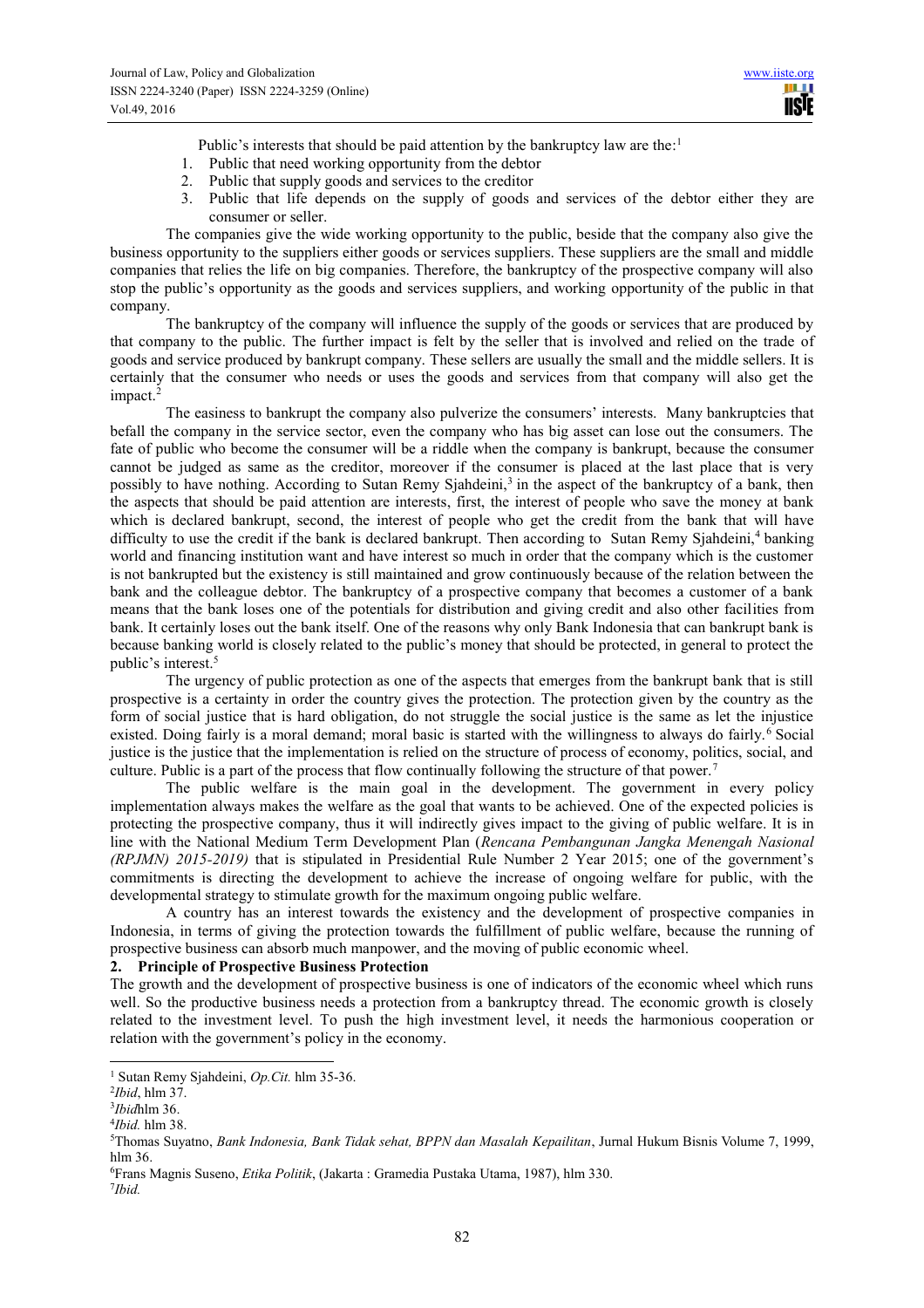Furthermore, if it is related to the economic condition of Indonesia nowadays that face the retardation, it is very worrying if the economic crisis that ever happen in 1998 will recur. In which there are many companies who have difficulty in repayment the debt/loan because of the high exchange rate of rupiah towards the dollar, moreover with the iplementation of AEC at the end of 2015. The economy of Indonesia faces the lateness since 2014 and continues until 2015, marked by the fluctuative exchange rate of rupiah, inflation, price increase, all of this happen because the global pressure.

The target of increase of national strength and sustainability is directed to the increase of economic growth, in this case the entrepreneur's contribution for the government is quite big in providing the vocation.<sup>1</sup> To support the economic growth, so the government makes a set of Structuring of National Economic Policy to:

- 1. Develope a condusive macro economy
- 2. Move National Economy Menggerakkan Ekonomi Nasional
- 3. Protect the society who has low income and social security.<sup>2</sup>

Further explanation related to the Structuring of National Economic Policy, President Joko Widodo establishes a set of economic policies, in terms of maintaining the economic stability of Indonesia that covers:

- 1. A set of Economic Policies I, on 9th of September 2015
- 2. A set of Economic Policies II, on 29<sup>th</sup> of September 2015
- 3. A set of Economic Policies III, on 7th of October 2015
- 4. A set of Economic Policies IV, on 15<sup>th</sup> of October 2015
- 5. A set of Economic Policies V, on 22<sup>th</sup> of October 2015
- 6. A set of Economic Policies VI, on 5th of November 2015
- 7. A set of Economic Policies VII, on 4<sup>th</sup> of December 2015
- 8. A set of Economic Policies VIII, on 21<sup>th</sup> of December 2015
- 9. A set of Economic Policies IX, on  $27<sup>th</sup>$  of January 2016
- 10. A set of Economic Policies X, on  $11<sup>th</sup>$  of February 2016

A set of policies of Joko Widodo's government in general is aimed to give easiness for business world (dunia usaha) to develop and create the wider vocation and better working opportunities. As a business institution, a company will absorb the manpower from the societies. The more advanced and developed a company; the more manpower are absorbed because the working opportunities that are available are wider.

If the development of business world in Indonesia becomes conducive, so the society will be prosperous. The advance of business world will help to increase the national economic growth. The more advanced and developed business world, the more working opportunities that is available. In addition, the scale of business will be bigger also because the product that is produced will be greater and the segment of market is also wider. In the long term, it will also influence the level of Gross Domestic Product/ *Produk Domestik Bruto (PDB)* of a country that means the increase of national economic growth.

From the perspective of interest of business world, the bankruptcy law is actually needed in the business world to select inefficient businesses,<sup>3</sup> because the inefficient company will affect badly to the economy and will become burden of that economic system itself.<sup>4</sup> Based on that explanation, the implementation of bankruptcy law that destroys the healthy business is the behavior that is contradictory with the purpose of bankruptcy law.

## **3. Principle of National Economic Empowerment**

Country as a one of the parties is related to the bankruptcy of a company, which is the interest to not loosing the tax source that is largely from the business sector. In the past years, the main source of tax acceptance of Indonesia comes from the sectors of oil and gas, but these oil and gas sectors now are not the main source of tax acceptance anymore.<sup>5</sup> By the decreasing tax role from the sector of natural resources at this moment, it turns to the non-oil and gas sector and the more important is from the creative industry.

The tax is one of the supports of national income. Tax donates almost 70% of all national income. The benefit of tax for a country is very vital. Tax is main aspect for the development of a country. It means that tax finances all aspects of life of a country such as development, infrastructure, health cost, tuition fee, the building of public facilities, and etc. if the tax that is accepted by the country is greater, there will be many infrastructure and public facilities that can be built. Thus, it will be beneficial for public welfare and the tax is closely related to the economic activity.<sup>6</sup>

The great tax role in a country makes the tax to have main position in the axis of a country to move. The tax becomes the starting machine of the development, without tax all activities starting from economic activities,

 $\overline{a}$ 

6Mardiasmo, *Perpajakan*, Edisi Revisi, (Yogyakarta : Penerbit Andi, 2013), hlm 12-16.

<sup>1</sup>Kasmir, *Analisis Laporan Keuangan*. Cetakan Kedelapan. Jakarta : PT. RajaGrafindo, 2015. hlm 3.

<sup>2</sup> *Ibid*. hlm 9.

<sup>3</sup> Sutan Remy Sjahdeini, *Op.Cit*, , hlm. 12

<sup>4</sup> Douglas G.Bird " *A World Without Bankruptcy*" dalam *Prosiding Rangkaian Lokakarya Terbatas Masalah-Masalah Kepailitan dan Hukum Bisnis Lainnya*, Pusat Pengkajian Hukum, September, 2005, hlm.xx.

<sup>5</sup>Rachmat Soemitro, *Asas-Asas Hukum Perpajakan*, (Bandung : Bina Cipta BPHN, 1991), hlm 23.